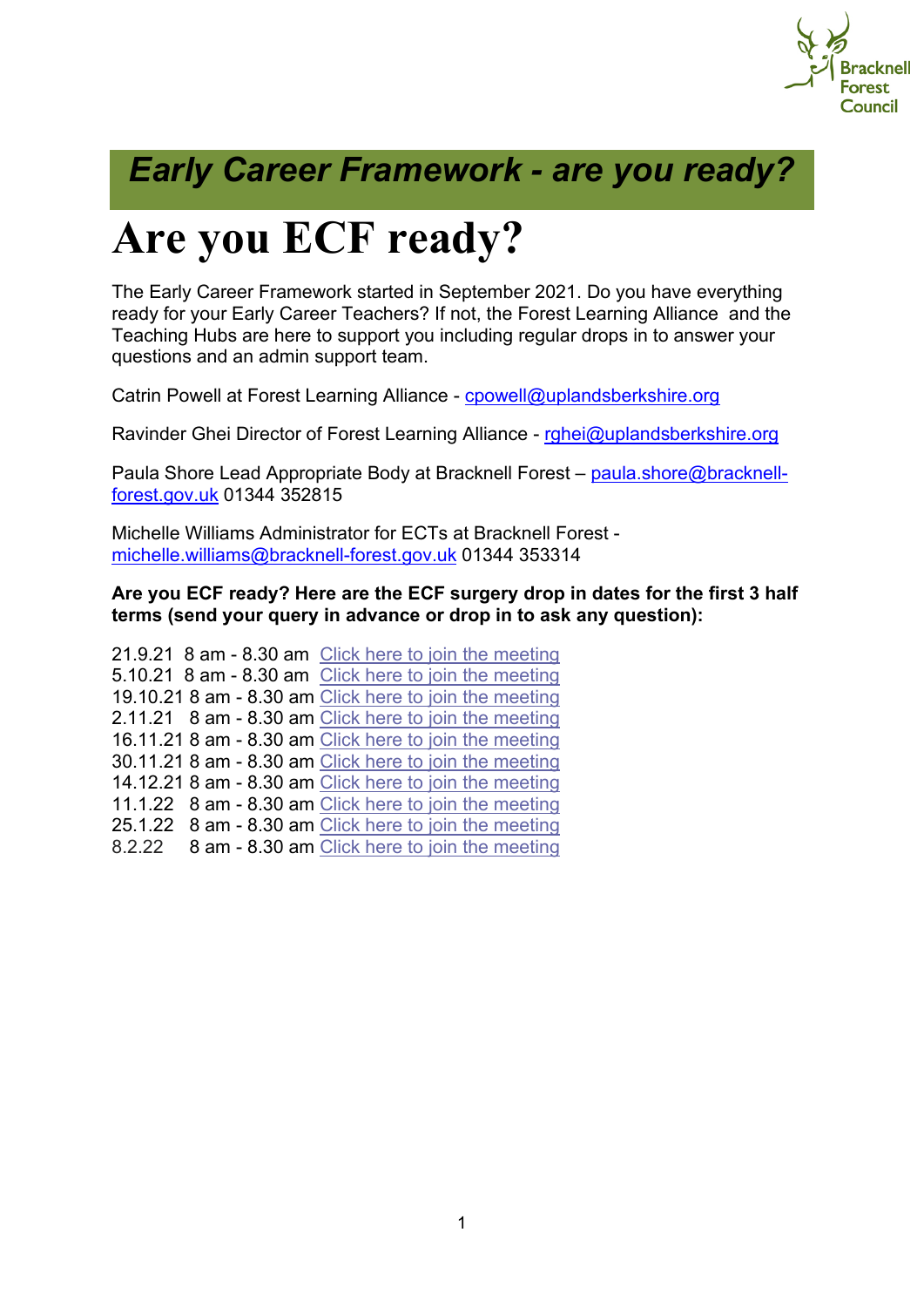

There are yet more acronyms being introduced to the world of education. You may have heard the latest letters floating around your school, so today we're going to explain what the new acronyms are and what the Early Career Framework (ECF) means for new teachers and their mentors.

What does ECT mean?

Early Careers Teacher.

Historically, we have known the route from Initial Teacher Training (ITT) into a teaching job go a little something like this:



Graduation from undergraduate degree > A 1-year Initial Teacher Training (**[ITT](https://www.southyorkshireteachinghub.org/find-a-course/)**) course, gaining Qualified Teacher Status (QTS) > Year 1 of teaching – as a Newly Qualified Teacher (NQT) > Year 2 teaching onwards – as a Fully Qualified Teacher.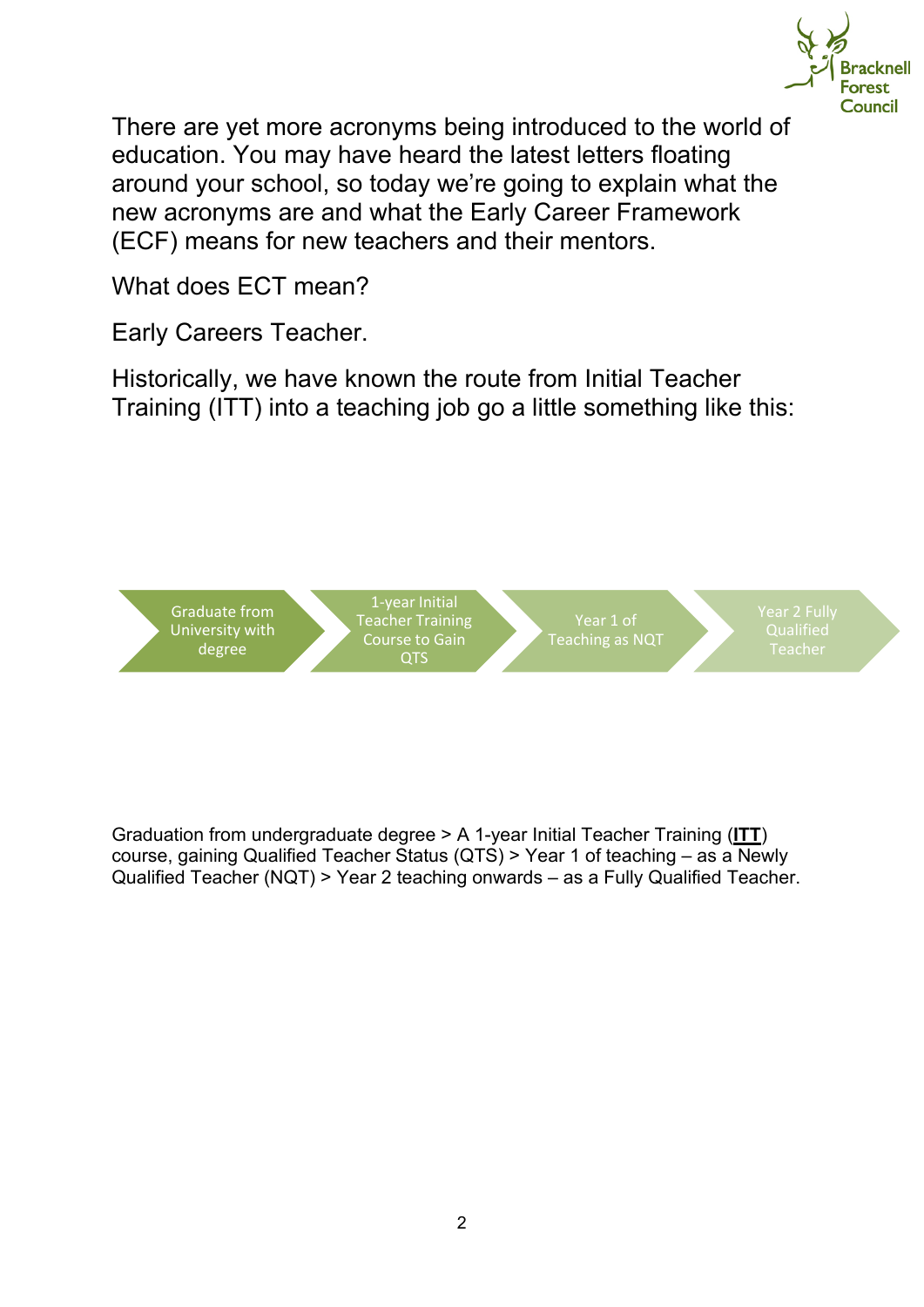



Typically run for one academic year, Initial Teacher Training can either be conducted via the university-led or school-led routes (such as School Direct or SCITT). After your first year of training, you were classed as a Newly Qualified Teacher. During your NQT year, you receive an additional 10% reduction in the normal teaching load for support and training.

After a full year as an NQT (and provided you passed your Statutory Induction), you become a Fully Qualified Teacher. Thereafter you'll continue on the progression path through self-research, resources, and Continuous Professional Development

Although in place for a very long time, this current training timeline has seen new teachers across the nation often experience limited time to devote to their professional development. This ultimately hinders their ability to successfully kick start their careers in teaching.

#### **It's time for change**

In January 2019 the government announced that they were aiming to 'transform the support and development offer for teachers at the start of their career' with the nationwide roll-out of the Early Career Framework to come in 2021.

It's evident that the first years of practice are where teachers journey through the steepest learning curve and therefore require the most support. The government has backed new teachers stating 'it is essential for Early Career Teachers to receive access to high-quality resources and support which will develop the knowledge, practices, and working habits that set new teachers up for a fulfilling and successful career in teaching.'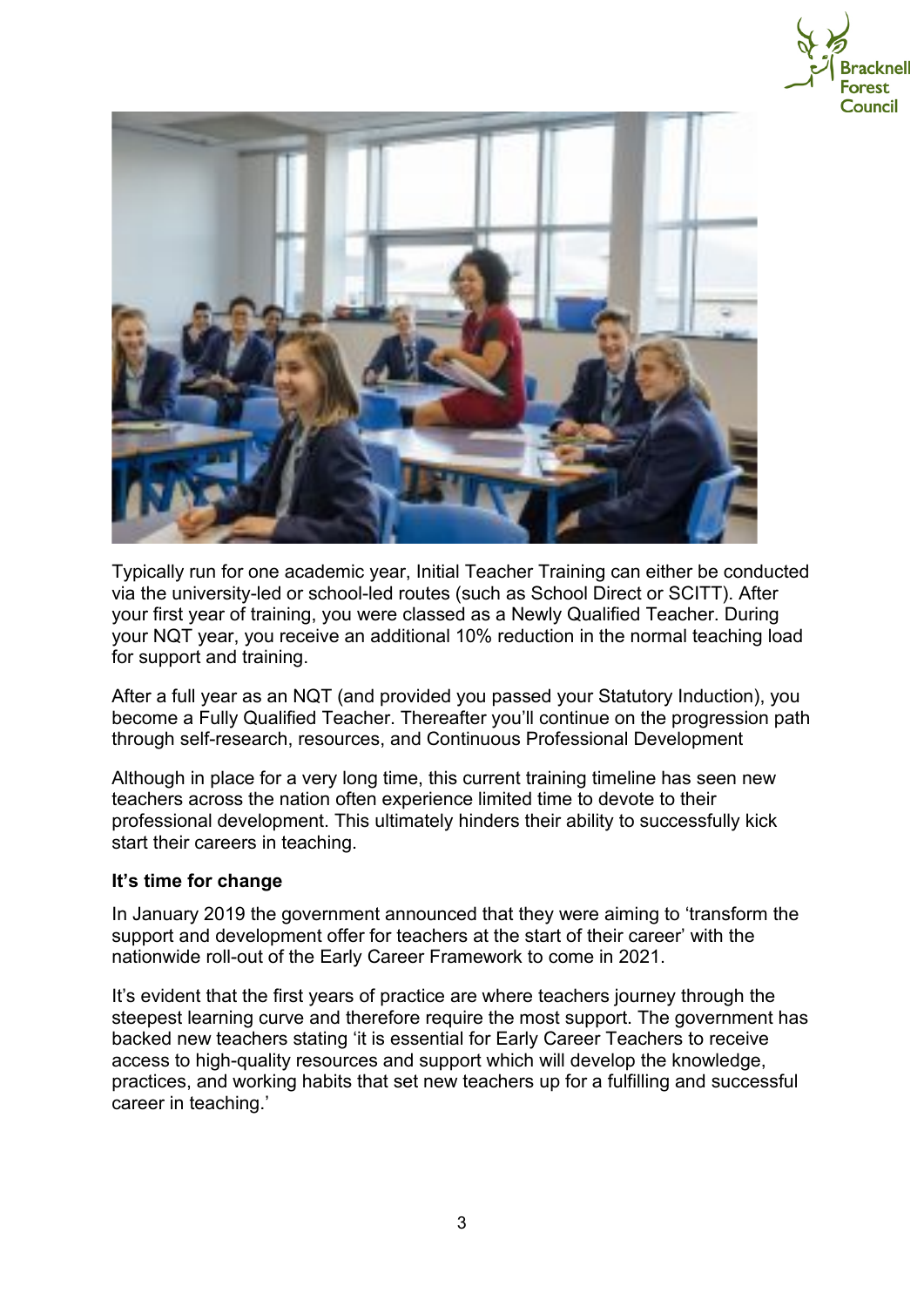

This means the timeline from ITT to being fully qualified will differ and from September 2021 will look more like this:



Graduation from undergraduate degree > A 1-year Initial Teacher Training course, gaining QTS > Years 1 & 2 of teaching – as an Early Career Teacher > Year 3 of teaching onwards – as a Fully Qualified Teacher.

This results in the term 'Newly Qualified Teacher' eventually becoming redundant as we transition to the new ECF framework.

#### **What does ECF mean?**

**E**arly **C**areer **F**ramework.

The Department for Education's (DfE) Early Career Framework underpins a funded, two-year package of structured training and support for ECT's. It ensures new teachers have dedicated time to focus on their development, building on their Initial Teacher Training.

The first few years of a teacher's career are critical, where learning opportunities, nurturing and support can make or break a career in teaching. This has never been more true than for Early Career Teachers starting in 2021.

The content of the Early Career Framework builds on and complements ITT. The ECF underpins what ECT's should be entitled to learn about and learn how to, based on expert guidance and the best available research evidence.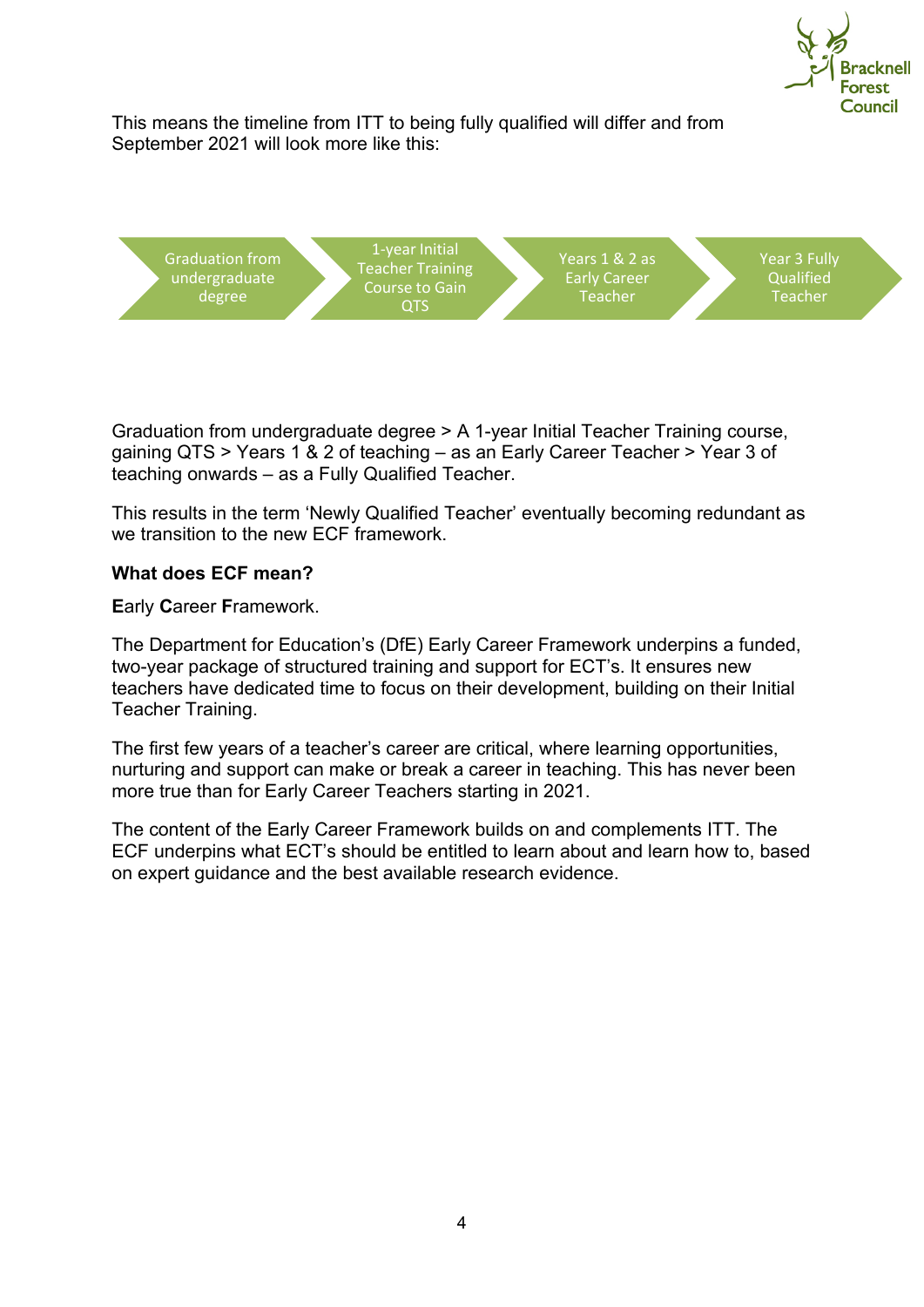

The framework includes sections on:

- Behaviour Management
- Pedagogy
- Curriculum
- Assessment
- Professional Behaviours

This new initiative provides:

- 2 years of funded high-quality training
- Development materials based on the Early Career Framework
- Additional funding for 5% time away from the classroom for teachers in their second year
- A dedicated mentor, plus support for these mentors
- Funding to cover mentors' time with the mentee in the second year of teaching

A trial roll-out of the Early Career Framework reforms was launched in Autumn 2020 with participating schools providing feedback to ensure all needs are being met. Now all schools have the opportunity to introduce this benefit to their new teachers. The Appropriate Body has a large part to play in ensuring that the ECF is being followed. They'll also provide support to schools, mentors, and new teachers as necessary.